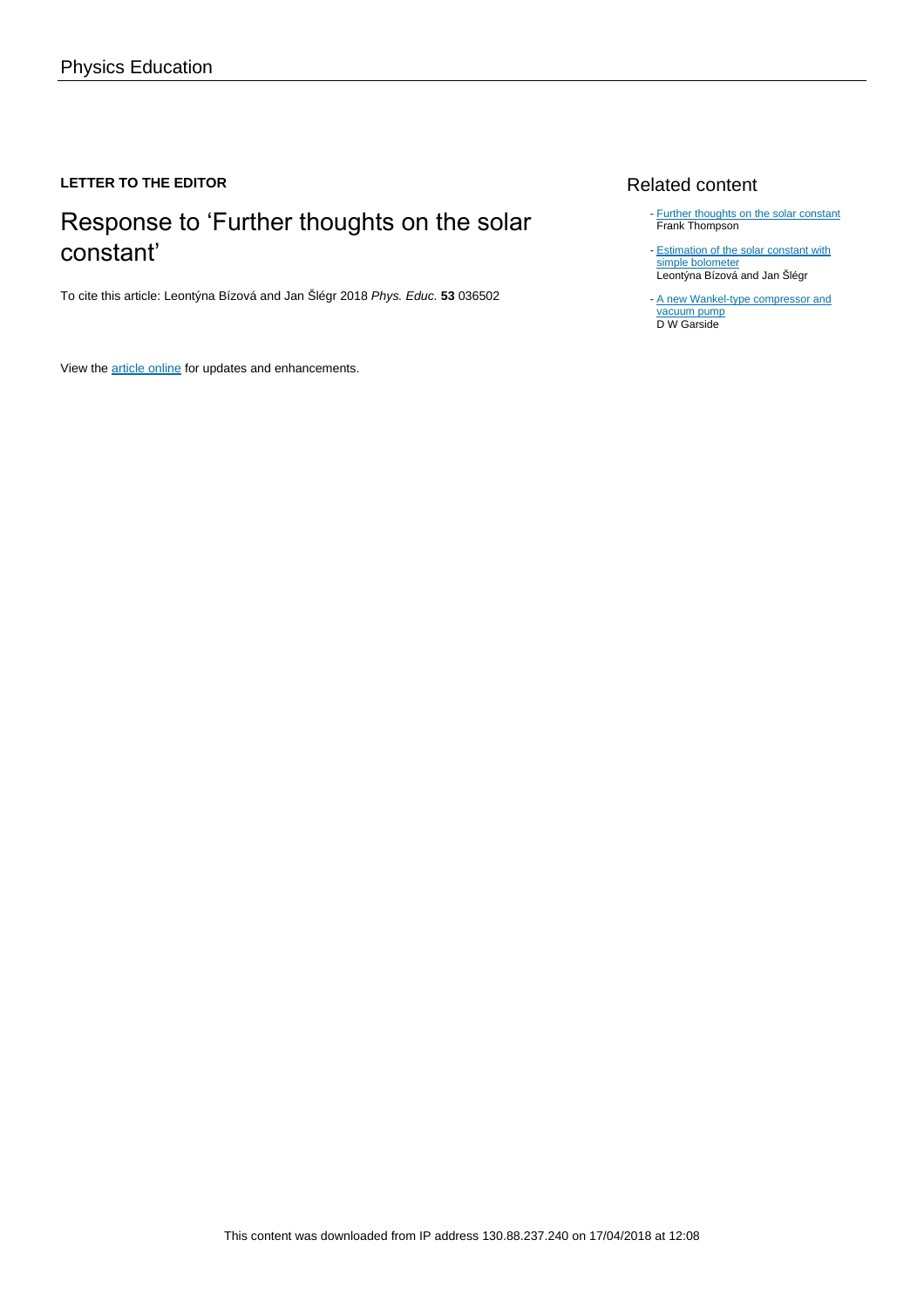ential equation

#### 1 © 2018 IOP Publishing Ltd

 $\frac{dT}{dt} = \frac{I_{SC}}{C_s} - \frac{G}{C_s} (T - T_{amb}),$ 

where  $C_s = \frac{mc}{S} \approx 16100 \text{ J} \cdot \text{m}^{-2} \cdot \text{K}^{-1}$ . Then we have to solve non-homogeneous linear differ-

where  $\lambda$  is the coefficient of thermal conductivity, *S* kness of the air layer. Thermal conductivity and geometrical properties of the bolometer can be denoted *G*  $(G > 0)$ . Then we have for the energy losses

$$
\frac{\Delta E}{\Delta t} = \frac{\lambda S'}{d} (T - T_{amb}),
$$
  
e  $\lambda$  is the coefficient of thermal con-  
' is the contact area and d is the thick

temperature cannot rise to infinity. We have to take into account the empirical law of thermal conductivity

$$
T = T_0 + \frac{3C}{mc}.
$$
  
active is proportional to the  
in the form of intensity of electro

 $I_{\text{SC}} = \frac{mc\Delta T}{S\Delta t}$ , (1) which can be

<span id="page-1-0"></span>
$$
I_{SC} = \frac{1}{S\Delta t}
$$

the solar constant we can use formula

rearranged as  

$$
T = T_0 + \frac{I_{SC} S \Delta t}{m}.
$$

temperature dependency of heated bolometer.

The directive is proportional to the absorbed energy (in the form of intensity of electromagnetic radiation 
$$
I_{\rm SC}
$$
) and to the area S of the bolometer and inversely proportional to the thermal capacity c. This is sensible, but it is obvious that the

It is interesting how such a simple thing as bolometer heating can get complicated. If we fit this function to the measured data (see figure [1\)](#page-2-0), we get

$$
I_{SC} = 570 \text{ W} \cdot \text{m}^{-2},
$$
  

$$
G = 83.9 \text{ W} \cdot \text{m}^{2} \cdot \text{K}^{-1},
$$

where the value of  $I_{SC}$  is close to the value calculated in  $[2]$  $[2]$  by equation  $(1)$  $(1)$ , where the exponential curve is substituted with linear dependency and by two other methods therein.

We are well aware of this not-very-simple solution of equation  $(2)$  $(2)$  and we deliberately choose to neglect this for the sake of simplicity. The laboratory exercise described in [\[2](#page-3-1)] is intended for secondary school, where Newton's law of heating/cooling is not known to students (in some cases, even exponential functions does not need to be known to them also) and the rigorous solution does not provide a much better result. That is why we also did not publish the method similar to this, but using a vacuum pump to suck the air out from glass jar with a bolometer, effectively reducing heat losses (figure [2\)](#page-2-1). It yields a slightly better result  $(I_{SC} = 630 \text{ W} \cdot \text{m}^{-2})$ , but the measurement is

# **Response to 'Further thoughts on the solar constant'**

# **Leontýna Břízová and Jan Šlég[r](https://orcid.org/0000-0001-8202-4062)**

Phys. Educ. **53** (2018) 036502 ([3](#page-3-2)pp)

University of Hradec Kralove, Rokitanskeho 62, Hradec Kralove, Czechia

E-mail: [jan.slegr@uhk.cz](mailto:jan.slegr@uhk.cz)

d*T* + *G*  $T = \frac{I_{SC}}{G}$ + *G Tamb*. (2)

<span id="page-1-1"></span>The solution is

<span id="page-1-2"></span>
$$
T = T_0 e^{-\frac{G_t}{C_s}} + \left(\frac{I_{SC}}{C_s} + T_{amb}\right) \left(1 - e^{-\frac{G_t}{C_s}}\right).
$$
\n(3)

$$
T = T_0 e^{-\frac{Gt}{C_s}} + \left(\frac{I_{SC}}{C_s} + T_{amb}\right) \left(1 - e^{-\frac{Gt}{C_s}}\right).
$$

This is response to [\[1](#page-3-0)] by Frank Thompson, discussing the nature of the function describing the In [[2\]](#page-3-1) we are stating that for the estimation of d*t Cs Cs Cs*

L e t t e r t o t h e E d i t o r [iopscience.org/ped](http://iopscience.org/ped)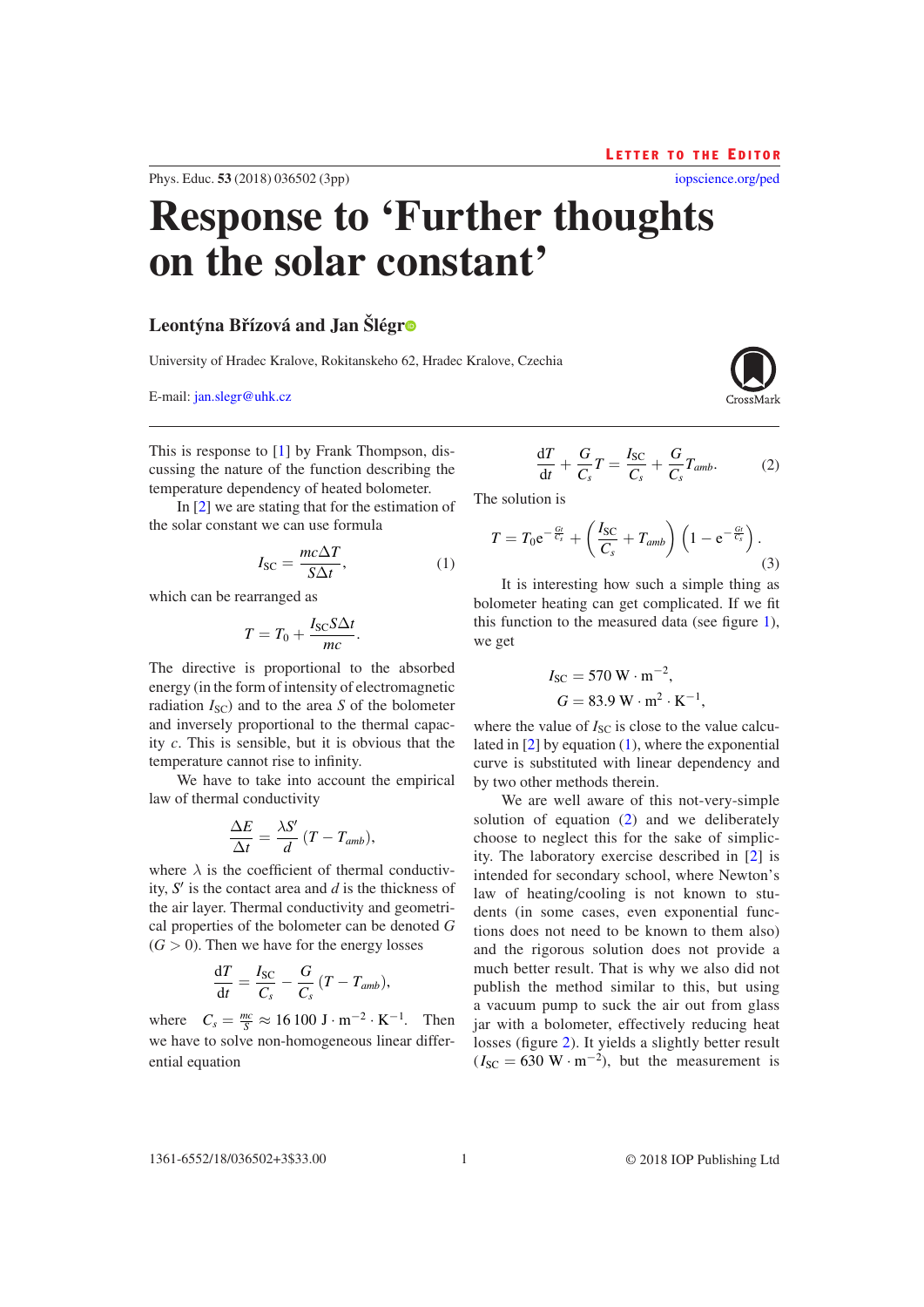<span id="page-2-0"></span>

Figure 1. Bolometer temperature versus time curve fitted from equation [\(3\)](#page-1-2).

<span id="page-2-1"></span>

**Figure 2.** Bolometer with thermocouple and vacuum pump.

much more complicated (the temperature has to be measured with a thermocouple, the measurement have to be done very quickly, because the temperature increase melts the Ramsay grease and the system losses air tightness, some radiation is reflected and some is absorbed by the thick walls of the glass jar etc).

The key feature of this laboratory exercise is it is a quick and simple application of physics laws already known to students to support the teaching of astrophysics, even if the final

value is far from the tabular one. That is why the paper was titled 'estimation' of the solar constant.

It should be noted that from the 1360 W  $\cdot$  m<sup>-2</sup> available at the upper boundary of the Earth's atmosphere some 30% are reflected (∼4% by the Earth's surface.) and scattered (by the air molecules but also by water vapour, dust, haze and smog particles) back to space. Around 20% is absorbed when the radiant energy is transferred to the air molecules, which causes heating of the